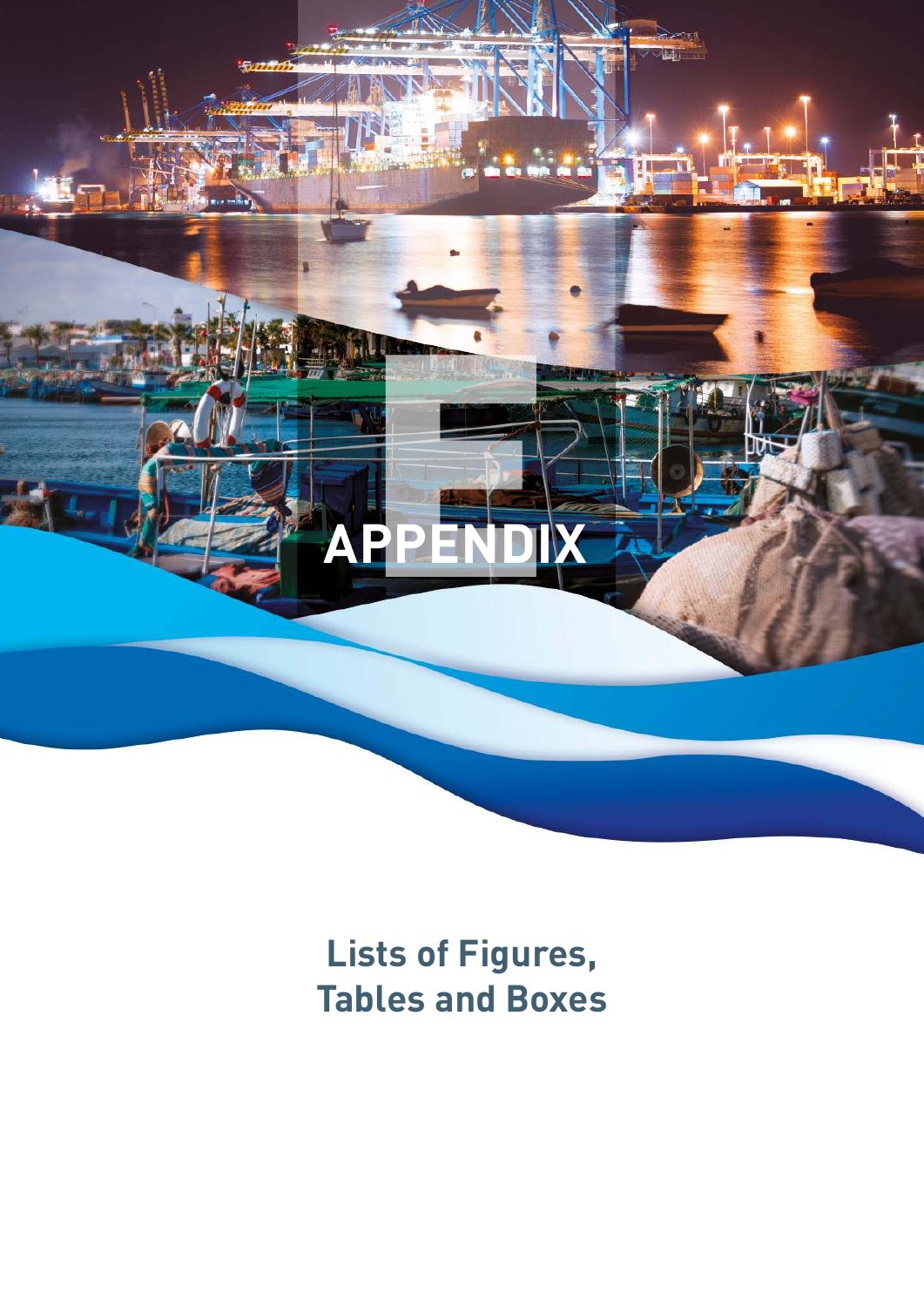## **FIGURES**

| Figure 1.2 <u>Carrolline Communicum</u> Distribution of MAR1 Coordinating Lead Authors and Lead Authors by                            |
|---------------------------------------------------------------------------------------------------------------------------------------|
| country.                                                                                                                              |
|                                                                                                                                       |
|                                                                                                                                       |
| (limited, medium, robust) and agreement (low, medium and high).                                                                       |
|                                                                                                                                       |
| sea plus the box definition.                                                                                                          |
|                                                                                                                                       |
|                                                                                                                                       |
| Figure 2.4 <u>Carrian Communic Clear</u> Charles Communicum Cast and future evolution of Surface Downwelling Shortwave Radiation      |
| (RSDS in W/m <sup>2</sup> ), Total CLoud cover (CLT in %) and Aerosol Optical Depth                                                   |
| $(AOD)$ .                                                                                                                             |
|                                                                                                                                       |
| Observed temperature trends and time-series of temperature over land                                                                  |
| for the Mediterranean based on the Climatic Research Unit (CRU) grid-                                                                 |
| ded observations.                                                                                                                     |
| Projected changes in annual temperature between the recent past ref-                                                                  |
| erence period three future sub-periods.                                                                                               |
| . Time-series of simulated mean annual, summer and winter tempera-                                                                    |
| ture averaged over the Mediterranean based on EURO-CORDEX 0.11°                                                                       |
| simulations.                                                                                                                          |
|                                                                                                                                       |
| Time series of annual, DJF, and JJA precipitation over land from the                                                                  |
| CRU dataset.                                                                                                                          |
| Maps showing EURO-CORDEX-based change in annual, DJF and JJA                                                                          |
| precipitation change.                                                                                                                 |
|                                                                                                                                       |
| Mediterranean land areas based on EURO-CORDEX 0.11° simulations.                                                                      |
| Local amplification factor of the Mediterranean SST warming using                                                                     |
| 1980-1999 as reference period. Fraction of the Mediterranean Sea sur-                                                                 |
| face (in %) experiencing a given SST change value (in °C).                                                                            |
| Warming stripes in the Intermediate Water (from east to west) and the                                                                 |
| Deep Water (in the Gulf of Lion).                                                                                                     |
|                                                                                                                                       |
| present climate (1980-1999) under scenario RCP8.5.                                                                                    |
|                                                                                                                                       |
|                                                                                                                                       |
| sea surface.                                                                                                                          |
|                                                                                                                                       |
|                                                                                                                                       |
| Figure 2.19 <u>Carrolla Communic Communical</u> Nitrogen dioxide (NO <sub>2</sub> ) concentrations above the annual limit value of 40 |
| $\mu$ g m <sup>-3</sup> .                                                                                                             |
|                                                                                                                                       |
|                                                                                                                                       |
| the Mediterranean Basin.                                                                                                              |
|                                                                                                                                       |
| tion.                                                                                                                                 |
|                                                                                                                                       |
|                                                                                                                                       |
|                                                                                                                                       |
|                                                                                                                                       |
| 1988.                                                                                                                                 |
|                                                                                                                                       |
| Mediterranean MSFD regions.                                                                                                           |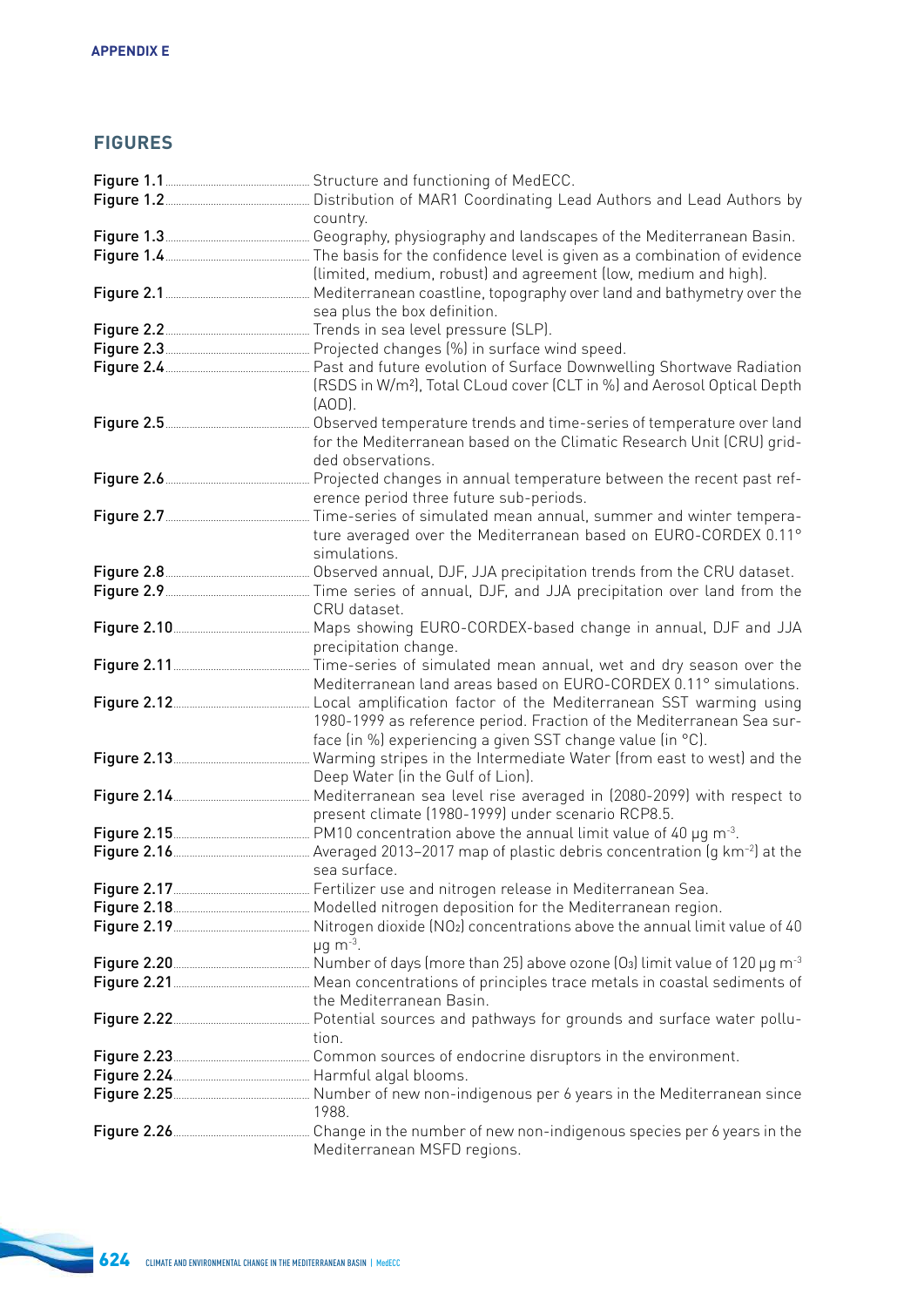| activity of invasive herbivore rabbitfish.                                                                         |
|--------------------------------------------------------------------------------------------------------------------|
|                                                                                                                    |
| brate and vertebrate species per country.                                                                          |
|                                                                                                                    |
| Figure 2.30 <b>Manual Engineer Construct</b> Mediterranean population projections under the different Shared Soci- |
| oeconomic Pathways (SSPs).                                                                                         |
|                                                                                                                    |
| different Shared Socioeconomic Pathways (SSP).                                                                     |
|                                                                                                                    |
| an Coastal SSPs.                                                                                                   |
|                                                                                                                    |
| Basin.                                                                                                             |
|                                                                                                                    |
|                                                                                                                    |
|                                                                                                                    |
|                                                                                                                    |
|                                                                                                                    |
|                                                                                                                    |
|                                                                                                                    |
|                                                                                                                    |
|                                                                                                                    |
|                                                                                                                    |
|                                                                                                                    |
|                                                                                                                    |
|                                                                                                                    |
|                                                                                                                    |
|                                                                                                                    |
|                                                                                                                    |
|                                                                                                                    |
|                                                                                                                    |
|                                                                                                                    |
|                                                                                                                    |
|                                                                                                                    |
|                                                                                                                    |
|                                                                                                                    |
|                                                                                                                    |
|                                                                                                                    |
|                                                                                                                    |
|                                                                                                                    |
|                                                                                                                    |
|                                                                                                                    |
|                                                                                                                    |
| tion rates of hydropower.                                                                                          |
|                                                                                                                    |
|                                                                                                                    |
|                                                                                                                    |
|                                                                                                                    |
| biomass for energy purposes.                                                                                       |
|                                                                                                                    |
|                                                                                                                    |
| 2050.                                                                                                              |
|                                                                                                                    |
| streamflow drought, high water temperature, and that both events co-                                               |
| incide.                                                                                                            |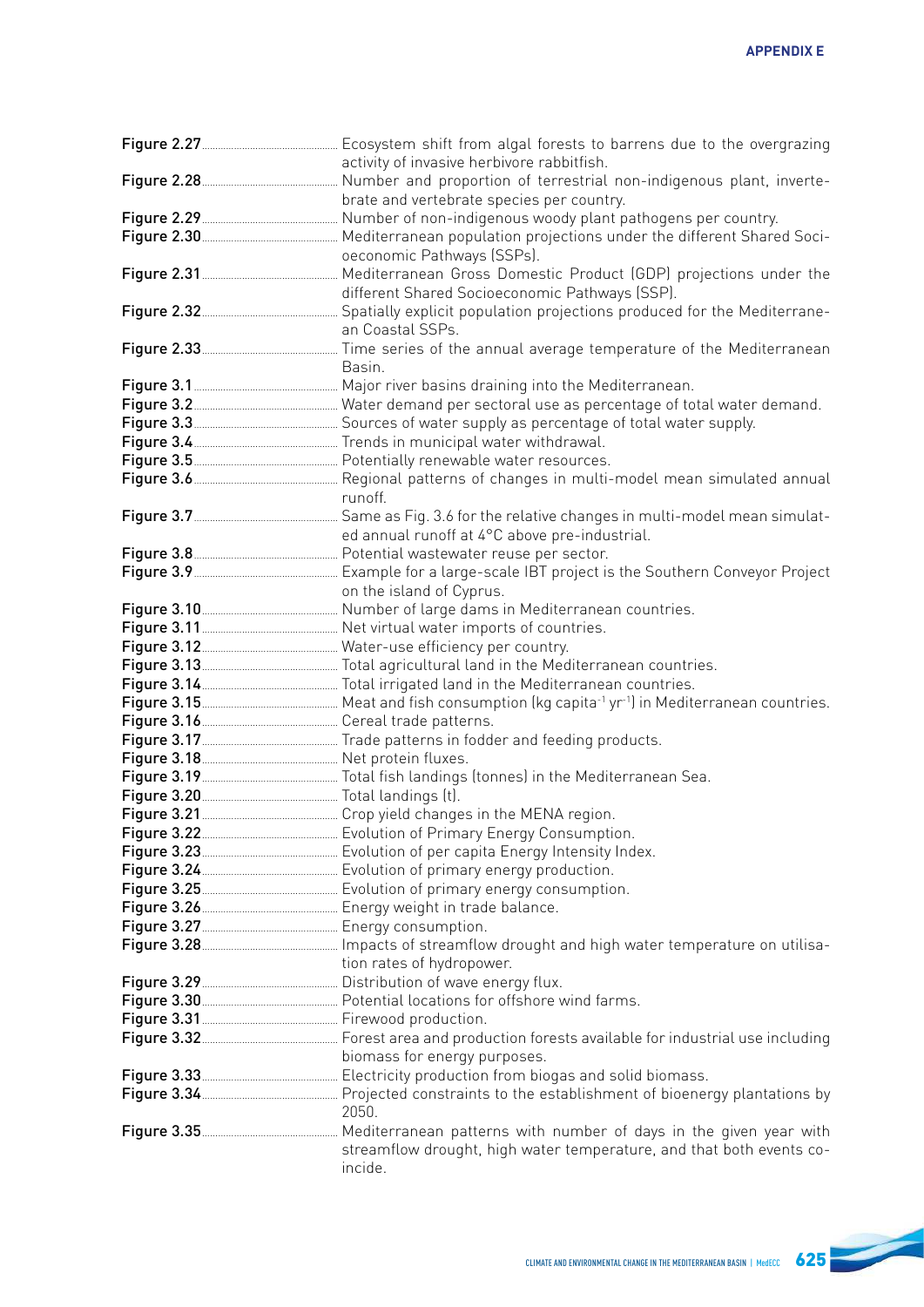|                                                                      | to the Reference Scenario (RS) at the horizon 2040.                                                 |
|----------------------------------------------------------------------|-----------------------------------------------------------------------------------------------------|
|                                                                      |                                                                                                     |
|                                                                      | and thermoelectric power production under +1.5°C global warming,                                    |
|                                                                      | 2°C and 3°C.                                                                                        |
|                                                                      |                                                                                                     |
|                                                                      | perature.                                                                                           |
|                                                                      |                                                                                                     |
|                                                                      | capacity of current hydropower and thermoelectric power plants.                                     |
|                                                                      |                                                                                                     |
|                                                                      | scenarios.                                                                                          |
|                                                                      |                                                                                                     |
|                                                                      | 2010 and in 2100.                                                                                   |
|                                                                      |                                                                                                     |
|                                                                      | to 2080-2099 for projected daily maximum temperatures under RCP4.5                                  |
|                                                                      | and RCP8.5 climate change scenarios.                                                                |
|                                                                      |                                                                                                     |
|                                                                      | water constraints under climate change.                                                             |
|                                                                      |                                                                                                     |
|                                                                      |                                                                                                     |
|                                                                      | nean region, percentage change in expenditure over 2015-2030 com-                                   |
|                                                                      |                                                                                                     |
|                                                                      | pared to Business-as-usual.                                                                         |
|                                                                      |                                                                                                     |
|                                                                      | countries.                                                                                          |
|                                                                      |                                                                                                     |
| Figure 3.53. <u>Carriel Communication</u> Energy subsidies in SEMCs. |                                                                                                     |
|                                                                      |                                                                                                     |
|                                                                      |                                                                                                     |
|                                                                      |                                                                                                     |
|                                                                      |                                                                                                     |
|                                                                      |                                                                                                     |
|                                                                      | imizing the mean and minimizing the standard deviation of the total                                 |
|                                                                      | wind-PV penetration. PV and wind optimal capacity distribution.                                     |
|                                                                      |                                                                                                     |
|                                                                      | litter                                                                                              |
|                                                                      | Figure 4.2. <u>[</u> [[[Enter the summann mann and spatial pattern of chondrichthyan (cartilaginous |
|                                                                      | fishes that include sharks, skates, rays and chimaeras) fisheries catch                             |
|                                                                      | landings and fin exports.                                                                           |
|                                                                      |                                                                                                     |
|                                                                      |                                                                                                     |
|                                                                      | the Mediterranean Sea.                                                                              |
|                                                                      |                                                                                                     |
|                                                                      |                                                                                                     |
|                                                                      |                                                                                                     |
|                                                                      |                                                                                                     |
|                                                                      | fish species.                                                                                       |
|                                                                      |                                                                                                     |
| Figure 4.10. <u>[</u> [11] Mediterranean land systems.               |                                                                                                     |
|                                                                      |                                                                                                     |
|                                                                      | relation to desertification and land degradation.                                                   |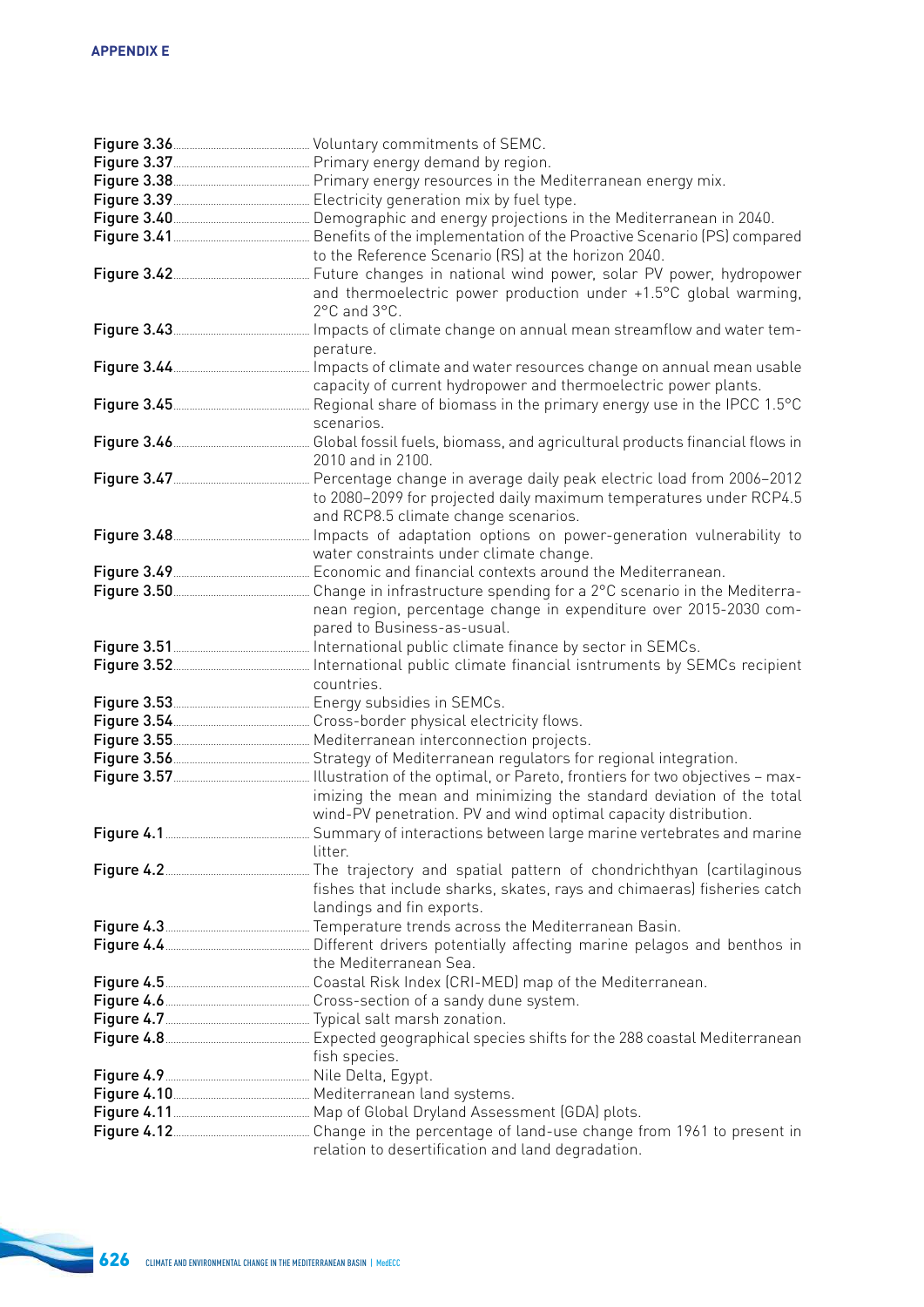|                         | rivers.                                                                                                                                                                        |
|-------------------------|--------------------------------------------------------------------------------------------------------------------------------------------------------------------------------|
|                         |                                                                                                                                                                                |
| Figure 4.15. 2008. 2014 | Distribution of drylands and their subtypes based on observations. Dis-<br>tribution of projected drylands transitions according to RCP8.5 for three<br>Global Warming Levels. |
|                         |                                                                                                                                                                                |
|                         | in European sub-region.                                                                                                                                                        |
|                         | Mediterranean sites where the impacts of innovative agricultural prac-<br>tices have been surveyed.                                                                            |
|                         | Projected changes in winter temperatures between the recent past ref-<br>erence period and three future sub-periods.                                                           |
|                         | Projected changes in spring precipitation between the recent past ref-<br>erence period and three future sub-periods.                                                          |
|                         | Projected changes in summer precipitation between the recent past<br>reference period and three future sub-periods.                                                            |
|                         | Projected changes in autumn precipitation between the recent past<br>reference period and three future sub-periods.                                                            |
|                         | Projected changes in winter precipitation between the recent past ref-<br>erence period and three future sub-periods.                                                          |
|                         | Projected changes in spring precipitation between the recent past ref-<br>erence period and three future sub-periods.                                                          |
|                         | Projected changes in summer precipitation between the recent past<br>reference period and three future sub-periods.                                                            |
|                         | Projected changes in autumn precipitation between the recent past<br>reference period and three future sub-periods.                                                            |

,我们也不会有什么。""我们的人,我们也不会有什么?""我们的人,我们也不会有什么?""我们的人,我们也不会有什么?""我们的人,我们也不会有什么?""我们的人

## **TABLES**

|           | centration Pathway for the land sub-regions in Fig. 2.1 and the whole                               |
|-----------|-----------------------------------------------------------------------------------------------------|
|           | Mediterranean Sea area.                                                                             |
|           | Metal concentrations (µg g <sup>-1</sup> dry weight) in marine sediment of Taranto                  |
|           | Gulf (Ionian Sea, southern Italy).                                                                  |
|           |                                                                                                     |
|           | an countries.                                                                                       |
|           | Available and exploitable water resources in the Mediterranean region                               |
|           | per country.                                                                                        |
|           | Percentage of electricity generated from hydropower in selected Medi-<br>terranean countries.       |
|           | Municipal water withdrawal in absolute values, in percentage of total<br>withdrawal and per capita. |
|           | Major environmental problems for water quality along the coastal zone                               |
|           | of Mediterranean countries.                                                                         |
| Table 3.5 | Projected changes (%) of soil moisture for the different Mediterranean                              |
|           | regions.                                                                                            |
|           | Simulated changes in spatially averaged multi-model mean annual<br>runoff.                          |
|           | . Characteristics and relative changes in runoff and discharge under                                |
|           | high-end climate change.                                                                            |